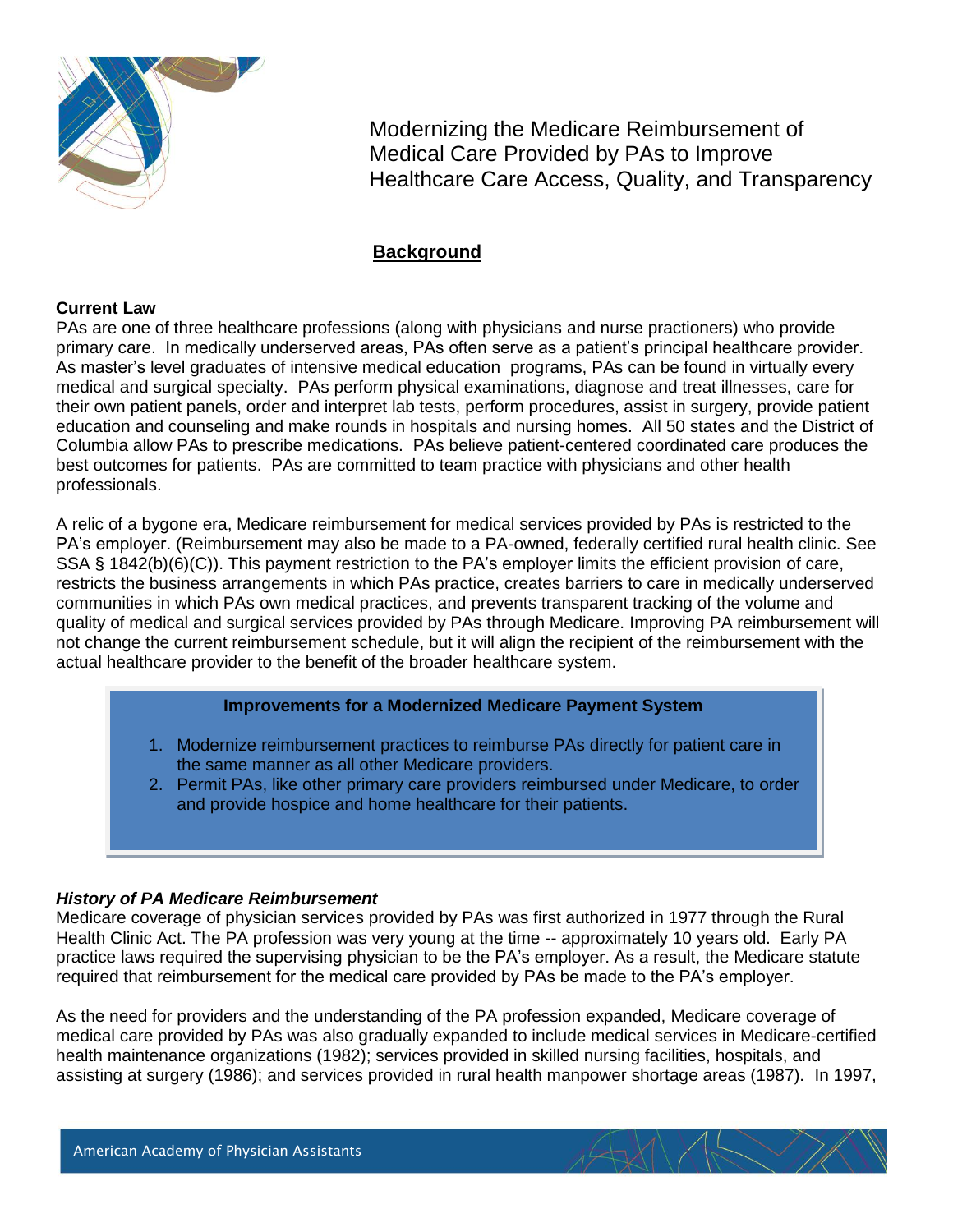Congress authorized coverage of services provided by PAs, as allowed by state law, in all settings, and at a uniform rate. Unfortunately, barriers still remain.

As the profession has matured, PAs have moved from physicians' outpatient clinics into hospitals, group practices and other business enitities. Today, PAs are employed across the spectrum of medical settings and typically practice with physicians who are not their employers. State practice laws also have expanded the role of PAs, and many states have passed laws allowing PAs to own medical practices. In states that permit PAs to be sole owners of a medical practice, a PA-owned practice entity can structure its relationship with an employed or contracted physician in a manner that preserves the role of the physician as clinical supervisor. In many of these clinics, particularly in rural areas, the physician may be available electronically, rather than physically, for consultation.

Not a single state law currently links the role of a PA's supervising physician with a PA's employer. However, the Medicare statute continues to require that payment for medical care provided by PAs be made to the employer or to a PA owner of a federally certified rural health clinic (RHC). Neither does state law restrict a PA from ordering and providing hospice and home health care. The Medicare payment restriction linking reimbursement to the PA's employer is not imposed on any other healthcare professional who is authorized to provide medical care through the program, including physicians, nurse practitioners, psychologists, clinical social workers, speech and language pathologists, dieticians, physical therapists, etc. In the case of ordering and providing hospice and home healthcare, Medicare imposes barriers on access to care provided by PAs that do not exist in state law.

#### **Implications for Patients and the Healthcare System Patient Access**

The current payment restriction for medical care provided by PAs has created patient access problems as the PA profession has matured and as healthcare systems and new models of care have become increasingly dependent upon PAs. For example,

- A hospice patient in rural Utah received medical care from a PA who was the sole primary care provider for his community. The PA was forced to take the patient out of in-home hospice care and admit her to a small community hospital to manage her pain. Because the PA was not authorized to provide hospice care by Medicare, the patient was hospitalized instead of being at home where she would have preferred to be and utilized one of seven available beds in the hospital.
- Needed home healthcare was delayed over a week for a Medicare patient in Nevada, because the physician with whom the PA worked was located 60 miles away. The PA, who holds a full-time job in another part of the state, is the sole healthcare professional for the patient's small rural town, providing care two weekends a month.
- A Medicare patient who was scheduled for cardiovascular surgery at a major teaching facility in Virginia decided to opt for hospice care instead of the scheduled surgery. The patient remained in the hospital's intensive care unit for three days before the PA could obtain the surgeon's signature for hospice certification.

# **Transparency & Accountability**

The current payment system limits the Medicare Program's ability to fully track the volume and quality of medical and surgical services provided with Medicare dollars, as well as to assess the impact of the services on patient care.

 Medical practices solely owned by PAs may not be issued National Provider Idenifiers (NPIs). Consequently, the practices may not be reimbursed for covered services provided to Medicare beneficiaries – even though state law allows PAs to own corporations, and the states desperately need additional Medicare providers. Alaska is one example of a state that contains many